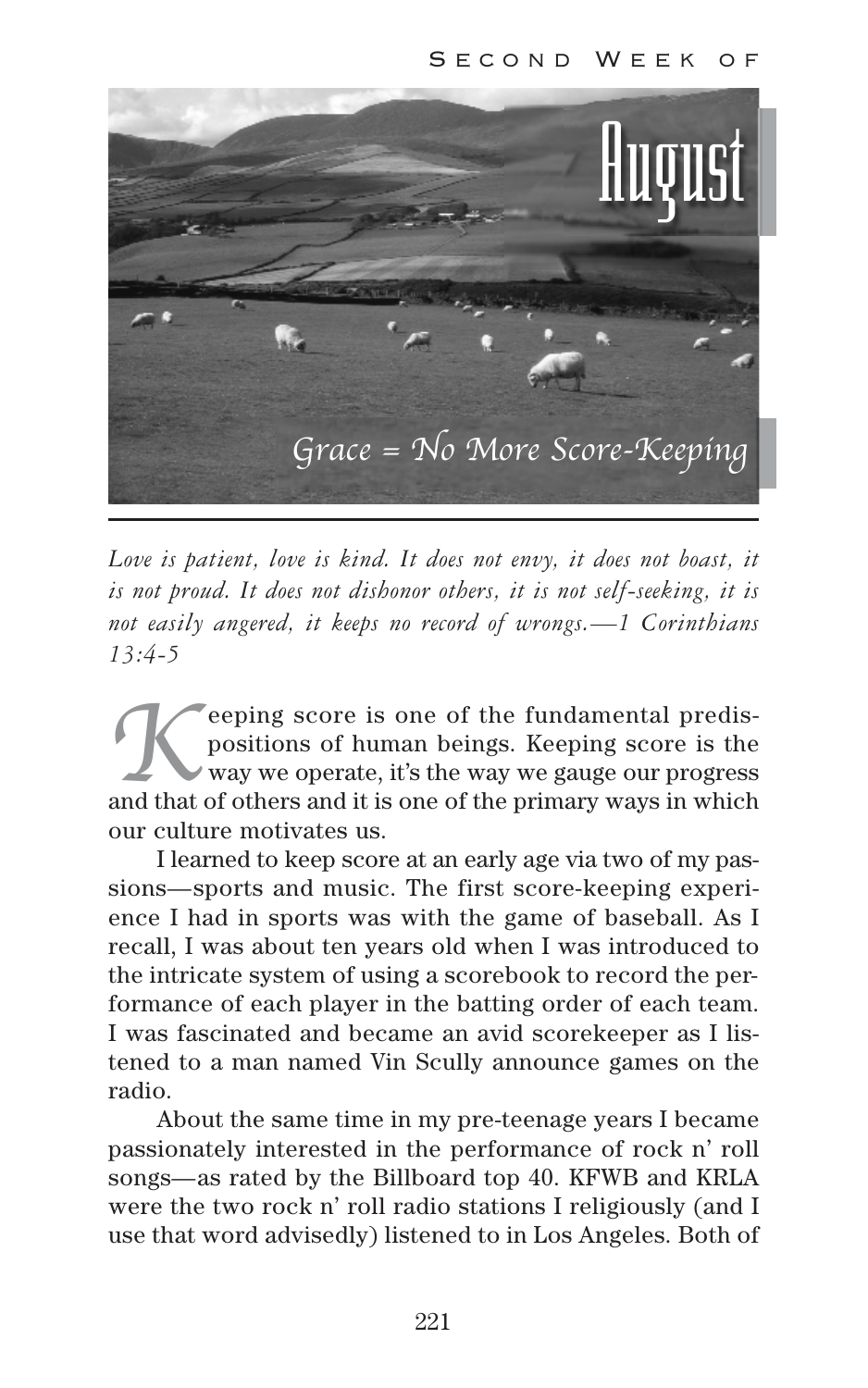these radio stations would announce their own weekly top 40 and distribute printed copies of the top 40 to local record stores. I was a regular customer, picking up the KFWB Fab Forty and the *KRLA Top 40* each week on the way home from school. These surveys told me how each song was doing—if it was going up the charts or down the charts what its ranking was the previous week—and if it was # 1 how many weeks it had managed to stay on top.

Scorekeeping was fundamental to these two religious pursuits in my life at the time. Between the two of them I spent hours every day, faithfully listening to my prized transistor radio, purchased with the money I earned delivering papers and mowing lawns. I was devoted to scorekeeping!

Keeping score is all about performance—it's how we determine success or failure. Scorekeeping, both physically and spiritually, fascinates and motivates us. But God's grace functions on an entirely different economy, an entirely different set of principles. **Grace = No More Scorekeeping!**

A few weeks ago I was looking at an intriguing book called *The Universal History of Numbers*. It's a comprehensive overview of numbers, looking at early decimal counting systems, calendars and numerical systems. The author, Georges Ifrah, explains and illustrates counting devices and their use. He traveled the world for ten years talking to mathematicians, historians, archaeologists and philosophers. He explains the history of counting on fingers and toes, of the abacus, of tally sticks—up through modern adding machines, calculators and computers.

Numbers make the world go round, don't they? Numbers are the primary way in which we keep score. Our human financial economies operate on the basis of how much and how many—specific numbers are absolutely necessary for human economies to work. Who would accept a job if they weren't promised a specific wage? How would people shop for groceries, clothing or goods of any kind if no price tag was attached?

I would be interested to see a similar book, exhaustively detailing the many devices invented, fabricated and used by religion, over time, to count, calculate and compute the human relationship (as religion defines it) with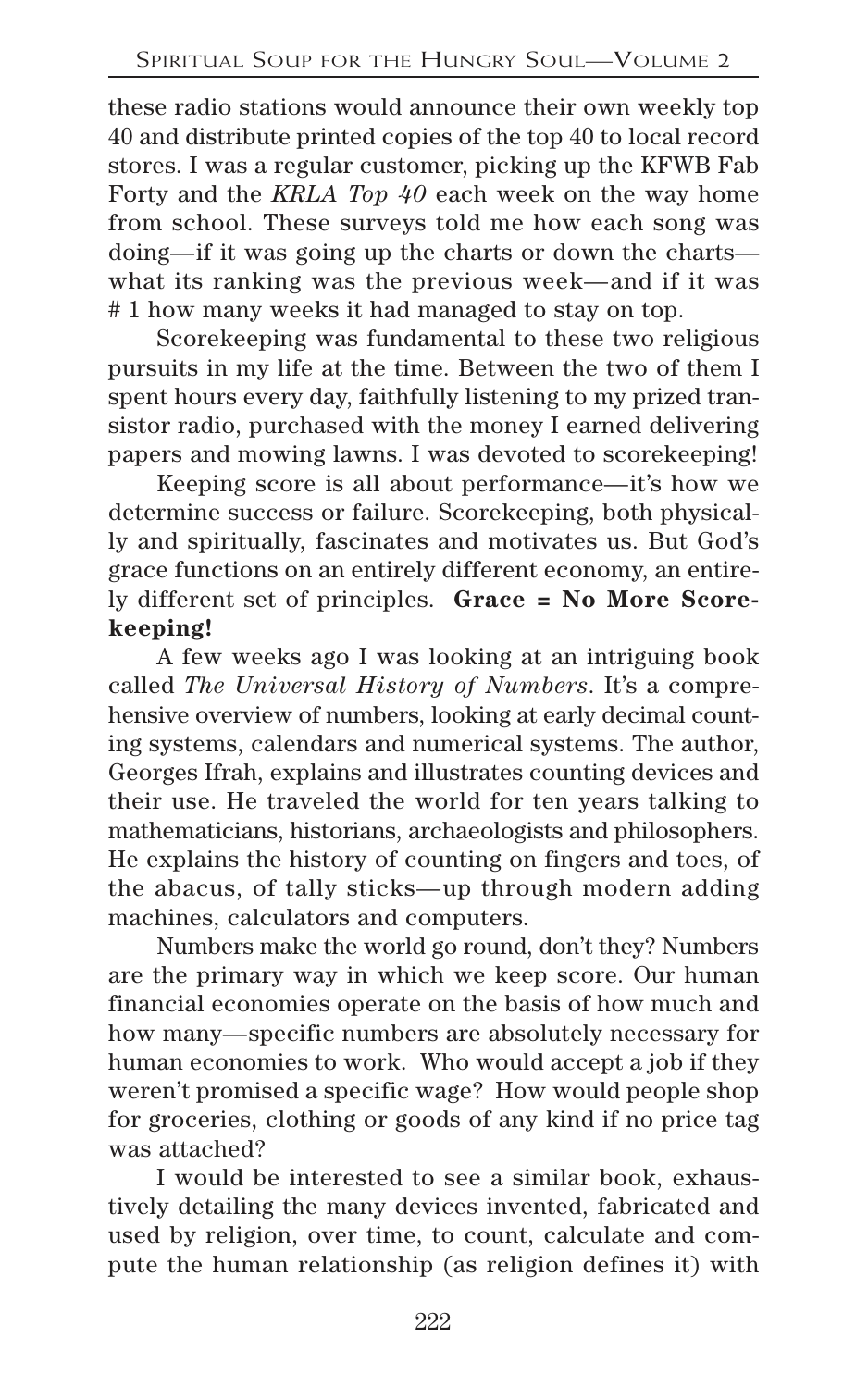God. You see, physical scorekeeping is not only fundamental to our human economy of work and production, of payments and bartering, but spiritual scorekeeping is at the heart of Christ-less religion.

We prefer to have a method that enables us to measure and quantify our relationship with God. Even though any and all such methods of keeping score are religious contrivances, we still like to think that we can know exactly "where we stand" with God. Legalistic religion is all about how much and how often—it's all about records—spiritual bean-counting and bookkeeping.

Where would we even start in a survey of all the methods and practices used by religion in a grand pretense to let humans know how well they are doing in their relationship with God?

• Without excluding others we would have to include church/temple/synagogue attendance as one way religious professionals use to grade followers.

• Then of course there's confession and the specific penance that one needs to pay to "get right" with God.

• Christ-less religion describes and prescribes prayer as a pragmatic, mechanical exercise—chanting and reciting the right words, while the body assumes the right posture, logging appropriate lengths of time. Those who fulfill all the daily religious requirements of prayer are led to believe that God then places a gold star next to their name in heaven.

• Creeds and catechisms attempt to normalize and standardize specific and exact belief—which if deviated from means that the individual has failed to meet the standard.

• Christ-less religion approaches the Bible as another exact science—complete with humanly devised rules, standards, techniques and approaches for understanding it and obeying it.

• Of course religious score-keeping would not be complete without the many religiously mandated observances of special or so-called holy days, of giving a specific percentage of one's income to the church (called tithing) and a whole host of rituals and ceremonies, all prescribed in detail.

Jesus came into our hopelessly confused, contorted and corrupt world of Christ-less religion with a new and revo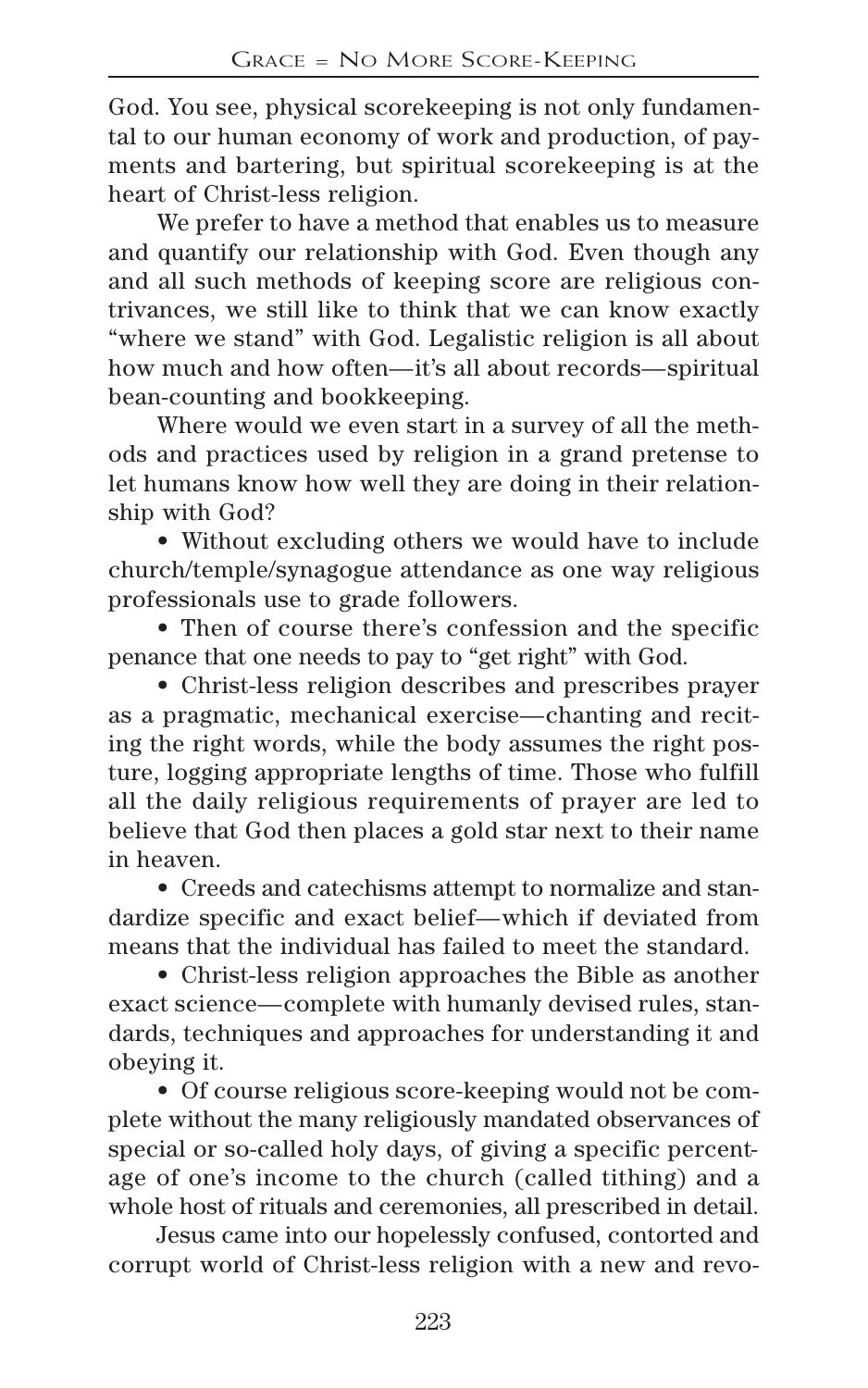lutionary way in which humans might relate to one another and to God. Jesus introduced grace and in effect, he said, "you can forget about counting your deeds and behaviors. Kiss that methodology good-bye, because it is meaningless as a method by which humans might relate to God."

We're going to consider several biblical teachings and examples illustrating that God's grace is the end of religious score-keeping as a way of relating to him. Based on our keynote passage in 1 Corinthians 13:5, where we read that love *keeps no record of wrongs* let's briefly survey seven other biblical passages which will help illuminate the difference between religious scorekeeping and God's amazing grace.

**• The Pharisee and the publican (Luke 18:9-14).** The Pharisee thought he had religious credits—commendations and assets that God would regard. The Pharisee was counting on things he could count that were just a mirage, in God's eyes. The Pharisee proudly reported that he gave tithes (precise percentage) and that he fasted twice (specific number) each week.

On the other hand, the publican knew he had nothing at all to offer God. Which man was closer to God?

#### **• The Unmerciful Servant (Matthew 18:21-35).**

Jesus gave this parable as a response to Peter's sincere question: *Lord, how many times shall I forgive my brother or sister who sins against me?* (Matthew 18:21). As Peter was wrestling with the concept of forgiveness, we might paraphrase the way in which he explained his dilemma to Jesus: "Well, surely there has to be a limit to the number of times I should forgive someone. After all, we wouldn't want another person to take advantage of our forgiveness—so perhaps seven would be, at the very outside, where forgiveness ends?"

Jesus' response paints a clear comparison between God's grace and Christ-less religion. Jesus says that there is no end of God's love and forgiveness. In effect Jesus says, "It is not possible to count or compute God's love. Therefore, forgive others an infinite number of times—70 X 7."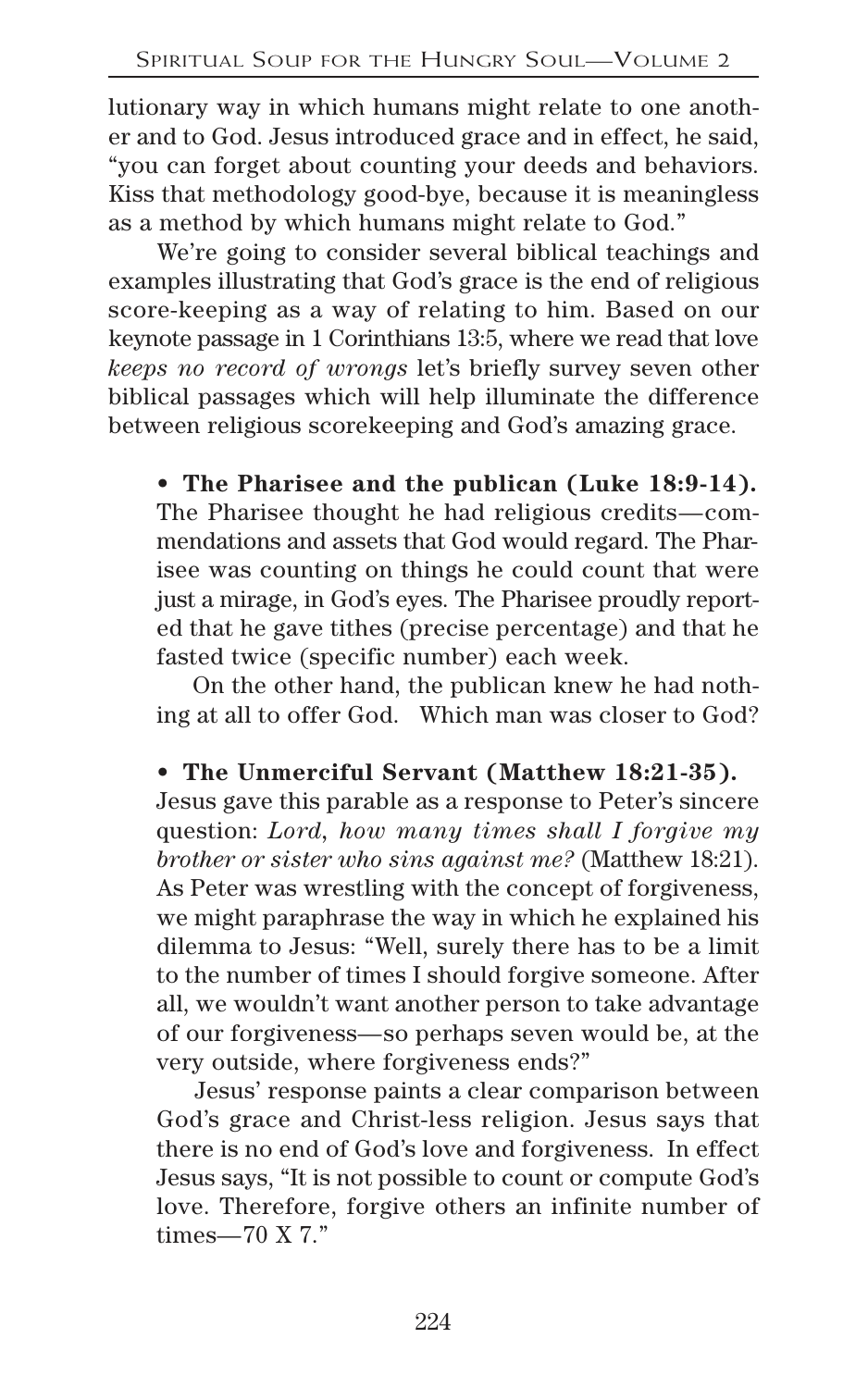• **The book of Numbers**—appropriately titled "Numbers"—here is an Old Testament example illustrating the futility of attempting to gauge, weigh or measure our relationship with God on the basis of human performance:

Numbers is an entire book of the Bible which, from our Christian perspective, offers a comparison between the old covenant, based on counting, and the new covenant, based on God, in Christ, *who keeps no record of wrongs* (1 Corinthians 13:5). The book of Numbers lives up to its title—it is a book of specific instructions about amounts—it's a spiritual recipe book that gave the nation of Israel a way to measure their acceptability to God as well as a scorebook of some of their failed attempts.

#### **• Gideon**

Gideon was one of the judges of Israel—judges at the time were the national leaders of the nation. We find the story of Gideon, the judge, in chapter 6 and 7 of Judges, another appropriately named book. This is not a book about grace—this is a book about judgment.

The specific story of Gideon is about how God deliberately whittled down the size of Gideon's army, until at best it could be called a group or a troop. God drastically reduced Gideon's army so that no one could boast of the victory he would give Gideon and all of Israel. God wanted to ensure that everyone knew that there was no way, apart from him, that they had the resources necessary to accomplish what was needed. So even though Gideon was embodied within the old covenant, God wanted the message of his grace to ring loud and clear.

# • **Ephesians 2:8-10**

By contrast with boasting and the pride of religious accomplishments which are kept and maintained in religious scorebooks by religious scorekeepers, Paul simply says this: *For it is by grace you have been saved, through faith—and this is not from yourselves, it is the gift of God—not by works, so that no one can boast.*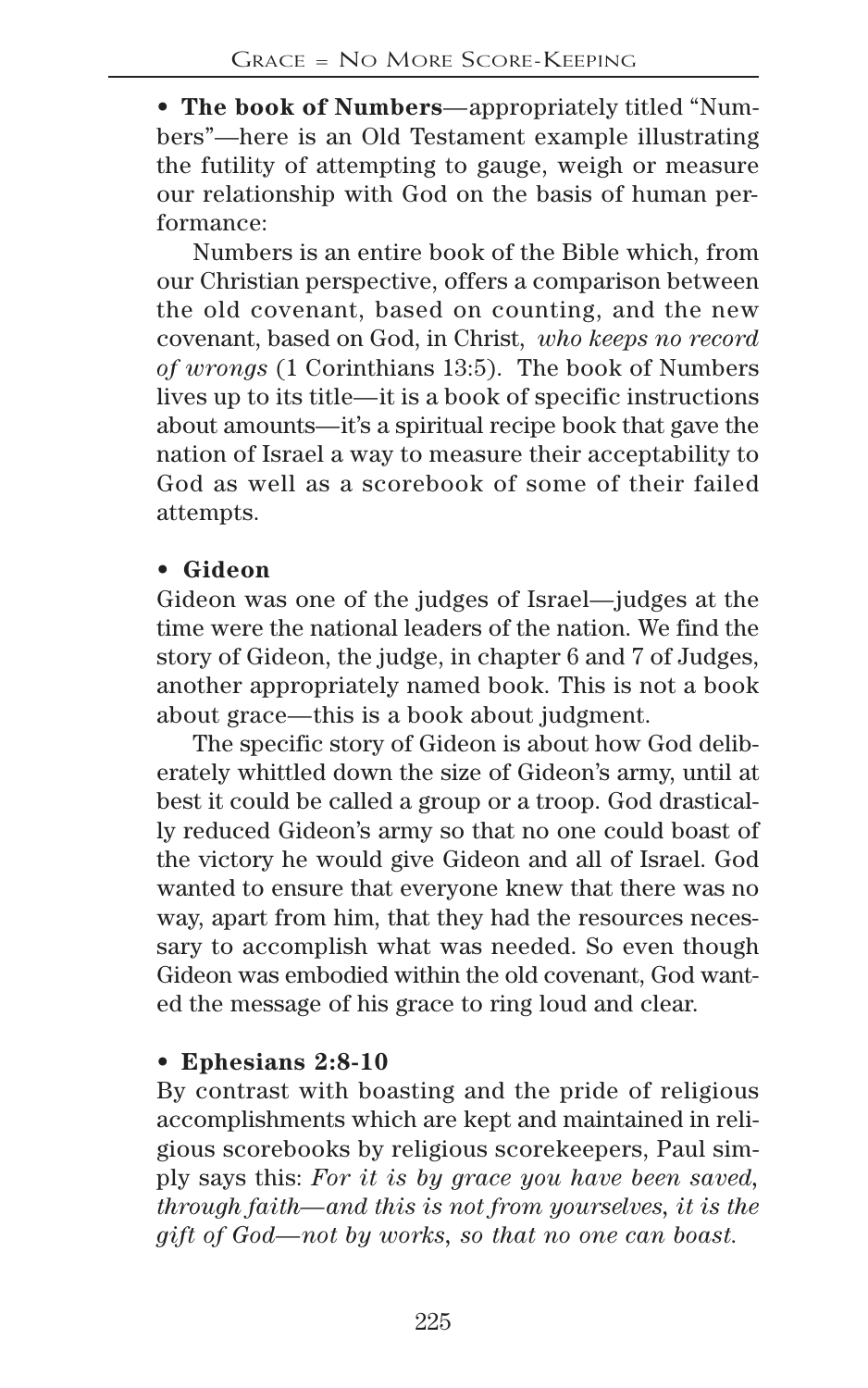# • **The Lost Sheep (Luke 15:1-7)**

Jesus gave this parable by way of response to the selfrighteous religious leaders of his day who felt that Jesus was spending too much of his time with losers—with people who would never "amount to much"—at least by their religious measuring sticks and standards.

Jesus told these self-assured religious professionals that a good shepherd doesn't keep score. According to Jesus a good shepherd doesn't regard the sheep as assets in a ledger, so much so that if one sheep in a herd of 100 was lost a good shepherd would leave the 99 and go after the one. That's grace—complete disregard for religious scorekeeping! The standards of religious score keeping and God's amazing grace are as far apart as east is from west and north is from south.

# • **Finally, let's briefly consider two groups of people mentioned in Revelation 7**:

People often wonder about two groups that God presents, in a positive light, in Revelation 7. The first group is reckoned by old covenant standards—12,000 each from twelve tribes of Israel—numbering 144,000. It's a precise and specific number. This precise number of 144,000 can be reached and realized by counting. Revelation says that God seals the 144,000 to protect them from the figurative harm caused to land and sea by four angels. On what basis? Their protection is because of their race—and it is specifically numbered and limited, because it is a picture of the limits of the protection afforded by the old covenant.

On the other hand, after describing the specific number of 144,00 who are sealed, then God reveals a great multitude in white robes.

Here's John's report of what was revealed to him:

*After this I looked, and there before me was a great multitude that no one could count, from every nation, tribe, people and language, standing before the throne and before the Lamb. They were wearing white robes and were holding palm branches in their hands.*— Revelation 7:9, my emphasis